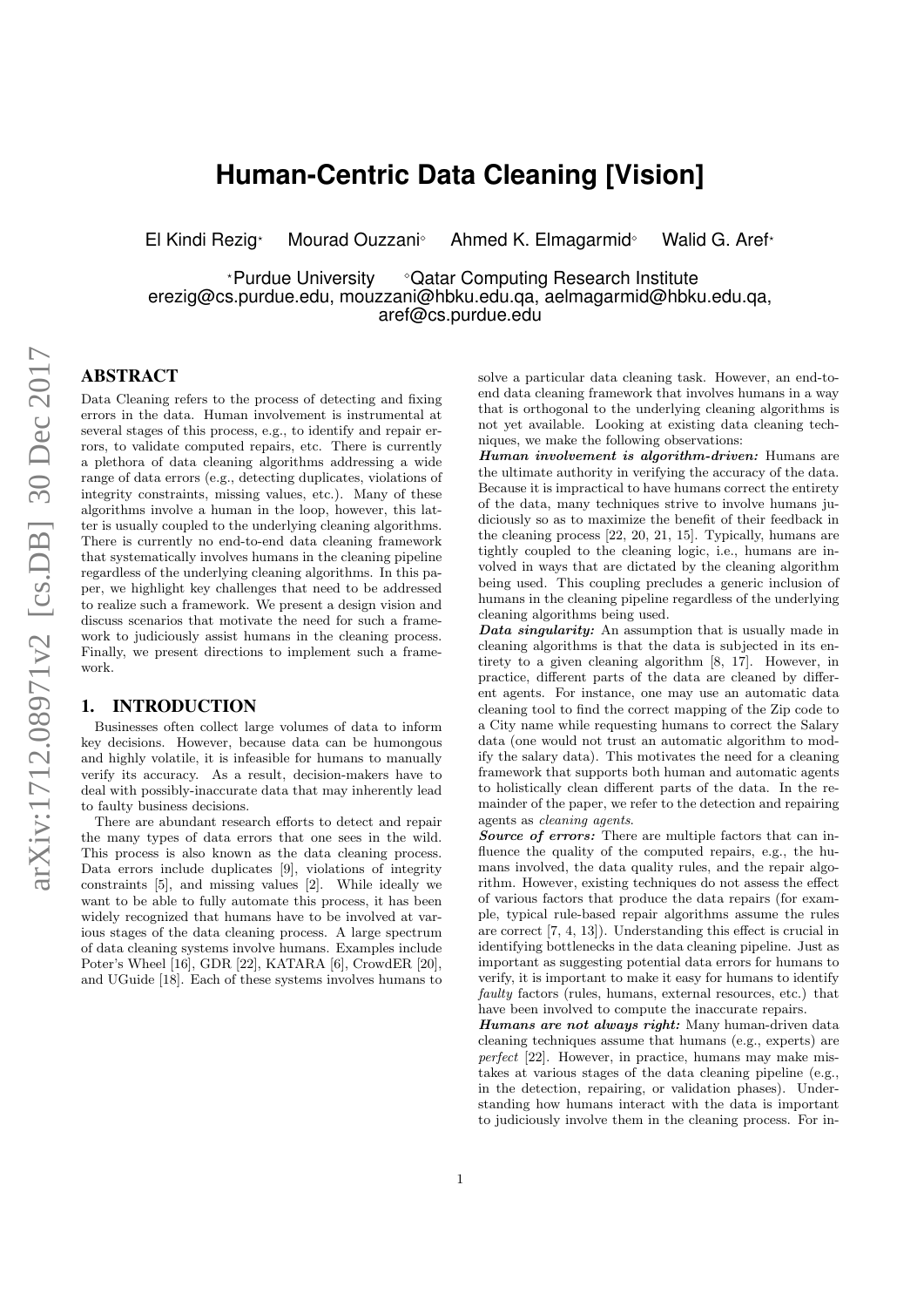

Figure 1: Example tables

stance, an error reported in the Sales data by a person working in the Sales department should have more weight than one reported by a human working in another department. Therefore, there are several nuances in the human feedback that need to be dissected to effectively involve humans in the cleaning process.

Example 1. Refer to Figure 1. Table Employees contains employee data, e.g., name, salary, and the branch they belong to (BID). Table Branches contains the list of branches (BID) and their location (Zip, City). We assume all branches are based in the State of Indiana, thus we omit the State attribute from Table Branches.

Scenario 1: Assume that a human and an automatic agent participate to detect and repair the data. The question is: How to effectively involve humans in the cleaning process? Detection: Assume that a human, say *Alice*, reports a data error in the salary of employee  $e_2$  (the salary value is underlined in Figure 1). Additionally, consider an FD rule  $\phi_1$ :  $Zip \rightarrow City$  that is defined on Table *Branches*.  $\phi_1$  states that records sharing the same Zip code must share the same City name. The data values marked in boldface in Figure 1 correspond to violations of  $\phi_1$ .

Repairing: Assume that there is another human, say Bob, who is assigned to correct the error reported by Alice. The violation of  $\phi_1$  is repaired using an automatic FD repair tool, say  $R_1$ . In Figure 1, Tables *Employees R* and *Branches R* contain the computed repairs (the shaded cells correspond to cells that have been updated by the repair agents). Scenario 1 raises several questions:

- How do we know how confident Alice is about the reported Salary value? Asking another human, in this case Bob, to verify the reported errors is expensive. How can we model Alice's knowledge on different parts of the data?
- $\bullet$  How do we assess  $Bob$ 's ability to fix the Salary value reported by Alice? In other words, if another human, say Sam, who claims he could also fix the Salary value, how does the system choose between the fixes of Bob and Sam to the value of Salary? The system can also ask both of them. On one hand, asking either one

of them is efficient but should only be performed if the chosen person has enough confidence about fixing the Salary value. On the other hand, asking both of them is expensive but can be necessary if they are both known to make a few mistakes when fixing Salary values.

• What if  $R_1$  produces inaccurate repairs. Should we blame  $R_1$  or  $\phi_1$ ? Notice that both of these parameters come into play to produce the FD repairs. What if the corresponding FD rules that support the repairs are incorrect or that the repair algorithm produces probabilistic or heuristic output? How can the framework isolate the culprits in the data cleaning pipeline?

The above questions are among many others that need to be addressed to effectively involve humans in the data cleaning pipeline. To this end, we propose a vision for an end-to-end data cleaning system that supports the following features:

- Heterogeneity: The system should be able to simultaneously support cleaning agents of different types, i.e., human, automatic or semi-automatic. Since different parts of the data can be cleaned by different agents, each agent receives part or all of the data as input.
- Isolation: The system should treat cleaning agents as black boxes while still enabling humans to detect, repair, and verify errors or bottlenecks (e.g., cleaning agents that are associated with wrong repairs) in the cleaning process. Thus, humans are isolated from the specific cleaning logic of a specific cleaning algorithm.
- Accountability: There are many factors involved in computing a given repair. Based on human feedback (e.g., human reports an error in a repaired cell), the system should automatically assess the reliability of different factors (e.g., agents, rules, etc.) that were involved in computing a repair over time. This assessment is crucial for humans to identify bottlenecks, i.e., factors associated with inaccurate repairs, in the data cleaning process.
- Human Cost Optimization: The system should be able to reason about the expertise of different humans when assigning cleaning tasks. It should also account for the cost and expertise when involving a given human in a cleaning task.

Organization: We present the architecture of our envisioned system in Section 2. In Section 3, we discuss key features to characterize humans in the cleaning pipeline. In Section 4, we discuss the problem of automatically assigning humans to cleaning tasks. We present and contrast different cost optimization strategies in Section 5. We address strategies to identify bottlenecks in the data cleaning pipeline in Section 6. We discuss related work in Section 7 and conclude in Section 8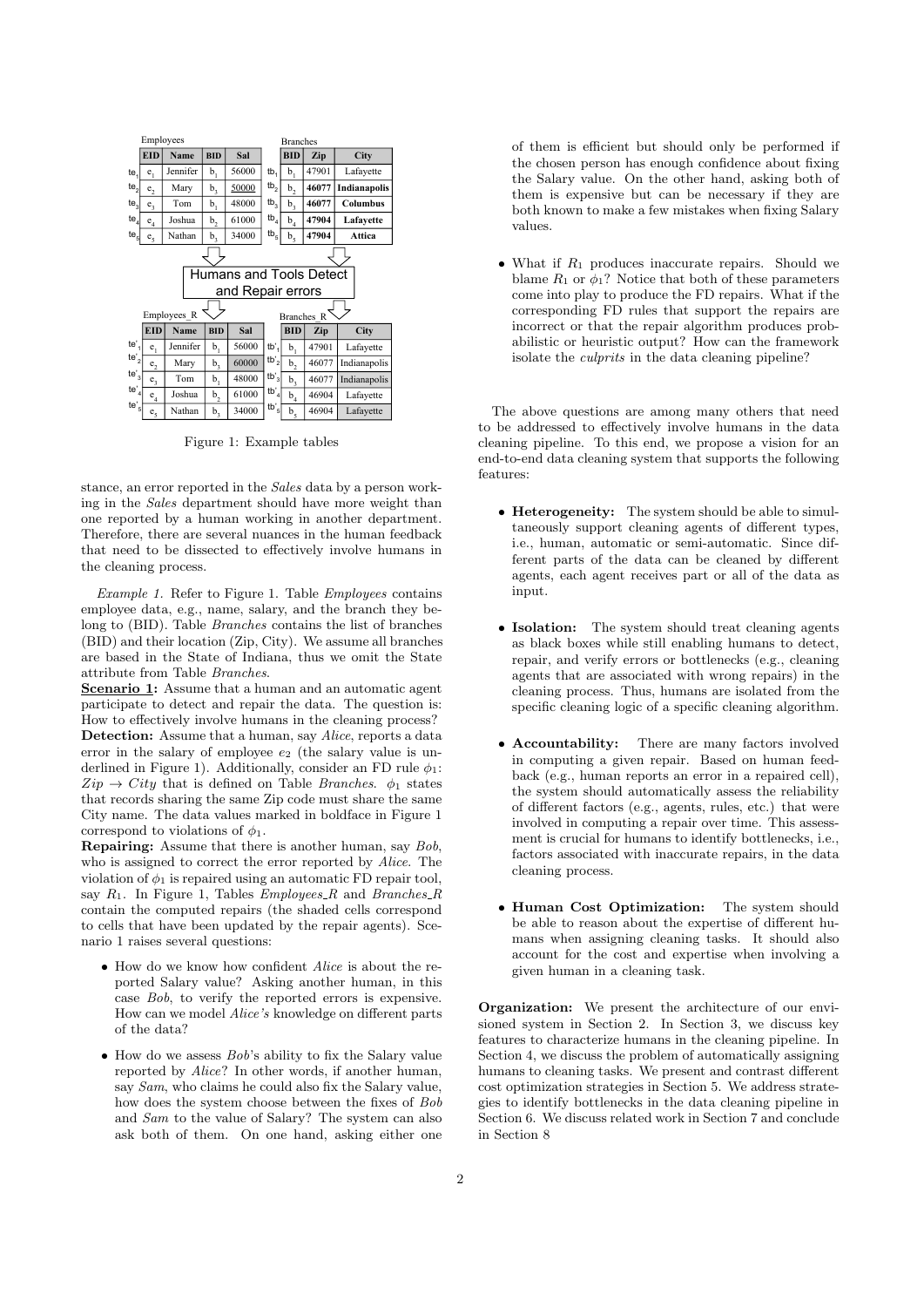

Figure 2: Architecture (vision) and an example Human Interaction Model

# 2. ARCHITECTURE OVERVIEW

# 2.1 Terminology

Consider a relational database  $D$  containing relations  $R_1$ ,  $R_2, ..., R_n$ . Every relation  $R_i$   $(1 \leq i \leq n)$  contains a set of attributes  $A_1^i$ ,  $A_2^i$ , ...,  $A_k^i$  with domains  $dom(A_1^i)$ ,  $dom(A_2^i)$ ,  $..., dom(A_k^i)$  respectively. For the instance  $I_i$  of  $R_i$  containing tuples T, a cell c is the value of a tuple  $t \in T$  in attribute  $A \in R_i$ , denoted  $t[A]$ .

Detector: Detectors are humans or programs that, given a set of cells as input, provide a set of cells that are potentially erroneous as output. Example detector programs are those that use data quality rules (e.g., Denial Constraints) to identify the cells that violate those rules.

Repairer: Repairers are humans or programs that update the input cells in a way that "fixes" the data errors.

**Repair:** We refer to an update to a set of cells  $C$  made by a Repairer R as a repair.

Accurate Repair: A repair is accurate if it contains cells with values that match the ground truth.

## 2.2 Architecture

Figure 2a illustrates a proposed architecture to implement our system vision. In a nutshell, there are four main components: Detectors, Repairers, Cleaning resources and Validators. All the Detectors and Repairers are treated as pluggable black boxes. One could use any number of detection and repairing algorithms to clean the data. Since different agents can be involved to detect/repair different parts of the data, Detectors and Repairers are applied to data views, which contain subsets of the raw data. Furthermore, Detectors and Repairers may use cleaning resources such as rules, masterdata, etc., to detect and/or repair the data. Cleaning resources are commonly generated by humans, we explore in Section 6 how the envisioned system should make it easy for humans to identify agents or cleaning resources that produce inaccurate repairs. Finally, in addition to detecting and fixing errors, humans are also able to validate the computed repairs, and based on their feedback, the system assesses the reliability of different factors that were involved in computing the repairs.

Data Cleaning job: The envisioned system allows humans to declaratively specify a data cleaning operation as a function of several parameters. Specifically, a data cleaning job is represented as the quadruplet  $\langle C, D, R, V \rangle$  where: C is the set of input cells (cannot be empty),  $D$  is the set of Detectors to be used to detect errors in  $C, R$  is the set of Repairers to repair the errors found in  $C, V$  is the set of humans to validate the produced repairs. Using this representation, we can capture all the cleaning scenarios. For example, if  $D$  and  $R$  are empty and  $V$  is not empty, then, the job will be a validation job of the cells in C.

Example 2. In Example 1 (scenario 1), the two cleaning jobs are represented as:  $j \circ b_1 : \langle C = * , D = \{``Alice''\}, R = \{``Bob''\}, V = \emptyset \rangle \; (C =$ \* indicates that Alice can report an error in any cell).  $job_2$  :  $\langle C = \{tb[Zip] = *, tb[City] = * \}, D = {\phi_1}, R =$  $\{R_1\}, V = \emptyset$ 

 $job<sub>1</sub>$  states that "Alice" can report errors in any data cell, and if she does, the error will be repaired by "Bob". The repair that "Bob" performs is not subjected to a validation  $(V = \emptyset).$ 

 $job_2$  states that we are using  $\phi_1$  (in practice, there is a program that projects  $\phi_1$  on the data to extract violations, but for simplicity, we are only including the rule) to detect errors in all the Zip and City cells. The errors are then repaired using  $R_1$ . Like job<sub>1</sub>, the repairs are not subjected to a validation  $(V = \emptyset)$ .

#### 3. HUMANS IN THE CLEANING PROCESS

While several research efforts involve the human in specific cleaning problems (e,g,. Entity Resolution [20], Integrity Constraints [22], Data Fusion [15]), there is no proposal that involves humans for general data cleaning (regardless of the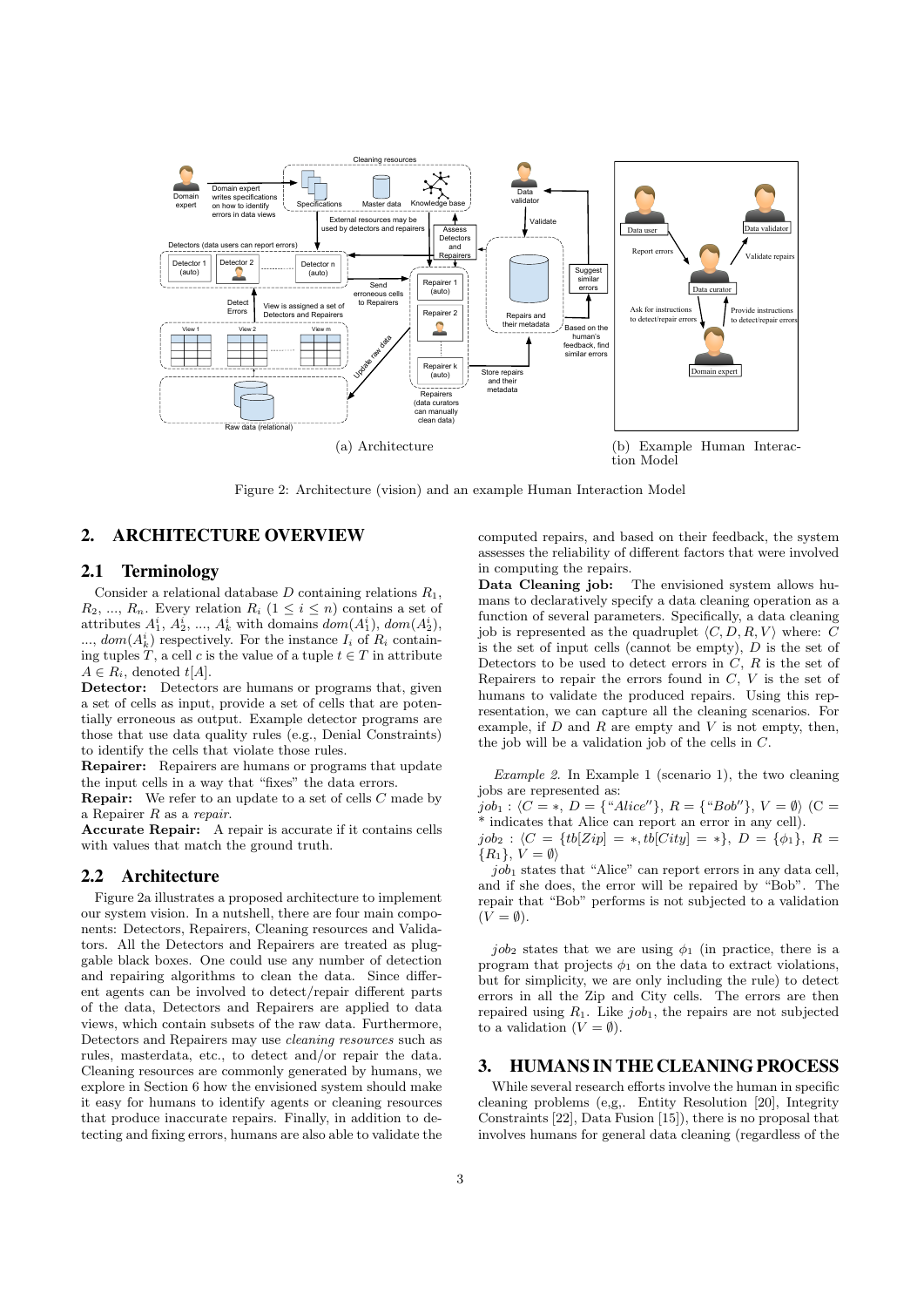cleaning problem at hand). Furthermore, characterizing human expertise for the purpose of general data cleaning remains unexplored. Particularly, data cleaning efforts that use crowdsourcing [20, 6] assume that crowd workers are non-experts. On the other end of the spectrum, we have data cleaning methods [22, 18] that assume humans are experts whose feedback is assumed to be always correct. In practice, humans can have different degrees of expertise on different parts of the data. We shed some light to highlight key challenges that need to be addressed to realize this characterization.

# 3.1 Characterizing Human Expertise

Cleaning tasks: Humans interact in various ways in the cleaning process. Based on our vision, we list four humandriven tasks, referred to in this paper by cleaning tasks, that a human-centric data cleaning system needs to support.

- 1. Detection: Humans should be able to report errors in a given set of cells.
- 2. Repairing: When errors are reported, humans should be able to fix those errors by updating the data to reflect accurate values.
- 3. Validation: Humans should be able to verify a repair that has been made by another cleaning agent (human or automatic).
- 4. Specification: Humans should be allowed to write specifications (e.g., FD rules) to detect data errors.

Human roles: The above interaction cases impose a distinction between different human roles in the cleaning process. Human roles in data cleaning are not well-studied. At a high level, we can think of a separation between human roles based on the knowledge of the data, the domain, and the technical tools needed to update and transform the data. In the Detection task, the person reporting errors does not have to be technical. We refer to this person as the Data User. In the Repair task, because the human has to update the data with new values, the human has to possess the necessary technical background to perform the repair without introducing new data errors for technical reasons (e.g., a faulty SQL statement), we refer to this person as the Data Curator. In order to know how to repair a reported error, the Data Curator has to be knowledgeable enough about the erroneous data. In the Validation task, the humans validating the repairs have to be knowledgeable about the data they are asked to validate but do not have to be technical. For example, the system can ask a person yes/no questions about some data cells. We refer to this person as the Data Validator. In the Specification task, the person has to be a domain expert who can write specifications (for example, in the form of rules) that are then used to capture data errors. We refer to this person as the Domain Expert.

Data Expertise: Humans have different knowledge about different parts of the data. For example, a person working in the Sales department is probably more aware of the Sales data than someone working in the Marketing department. When assigning humans to cleaning tasks, it is important the system makes sure the assigned humans are knowledgeable enough in the data they are asked about. In a humancentric data cleaning system, every human has a history of the data cells they helped clean. Through the Validation task, the system can learn how good a given human is for a certain cleaning task and for a given cell. For example, a simple measure to quantify the expertise of a human  $h$  on data cells  $C$  is the following:

$$
Expertise(h, C, T) = \frac{\#correct(C, T)}{\#validated(C, T)}
$$
 (1)

Equation 1 calculates the ratio of correct cells in a given task for the cells  $C$  (correct( $C, T$ )) over to the number of cells in C that were subject to validation.

For example, we would like to measure the expertise of a human  $h$  in the detection task for a set of cells  $C$ . Assume h correctly reported errors in two of these cells. The total number of cells that were validated by a Data Validator in C is 4. Therefore:  $Expertise(h, C, Detect) = \frac{2}{4} = 0.5$ 

Cost Model. Involving humans is generally expensive. It is important to be able to characterize the cost of involving a human to perform a certain cleaning task. For example, involving domain experts is generally more costly than involving ordinary data users. This cost should also take into consideration the availability of different human roles. For instance, if we have very few data curators, we would want to make sure they are assigned the most critical tasks only. Furthermore, it would be interesting to incorporate the cognitive effort of looking at the data to perform a cleaning task.

Human Budget. The human budget for a data cleaning  $\phi$  iob *i* could be expressed as a combination of many factors including the maximum number of humans available to perform a certain task, the total money cost to spend to perform a task, etc.

We are now ready to formally define a Human characterization of a human h.

Definition 1. Human Characterization. A human h in a data cleaning scenario is represented as h:  $\langle Role, Data,$ Cost, Expertise) where Role is the role of the human, Data is the set of cells  $h$  is knowledgeable about,  $Cost$  is the cost of involving h, Expertise is a score that reflects how good h is for the role Role in cells Data.

## 4. TASK ALLOCATION

The envisioned system should allow users to define data cleaning jobs without explicitly stating the humans involved. Specifically, the system should be able to select from a pool of humans  $H$  with different characterizations, the right human for the right task. An example jobs is defined as follows:  $job_3 = \langle C = *, D = \{``Alice''\}, R = H, V = \emptyset \rangle$ 

In  $job_3$ , The set of repairers is set to the set of humans  $H$ available. This makes the system responsible for assigning a repairer for the errors that Alice detects. In our system, we are only interested in automatically assigning humans to cleaning tasks. Assigning automatic agents to cleaning tasks is outside the scope of the proposed vision.

Given a set of humans with their characterizations, the proposed system should be able to automatically assign cleaning tasks to them. We now discuss key building blocks that are needed to effectively assign cleaning tasks to humans.

## 4.1 Interaction Between Humans

It is crucial to develop an interaction model between different human roles to optimize the cleaning effort. Ideally,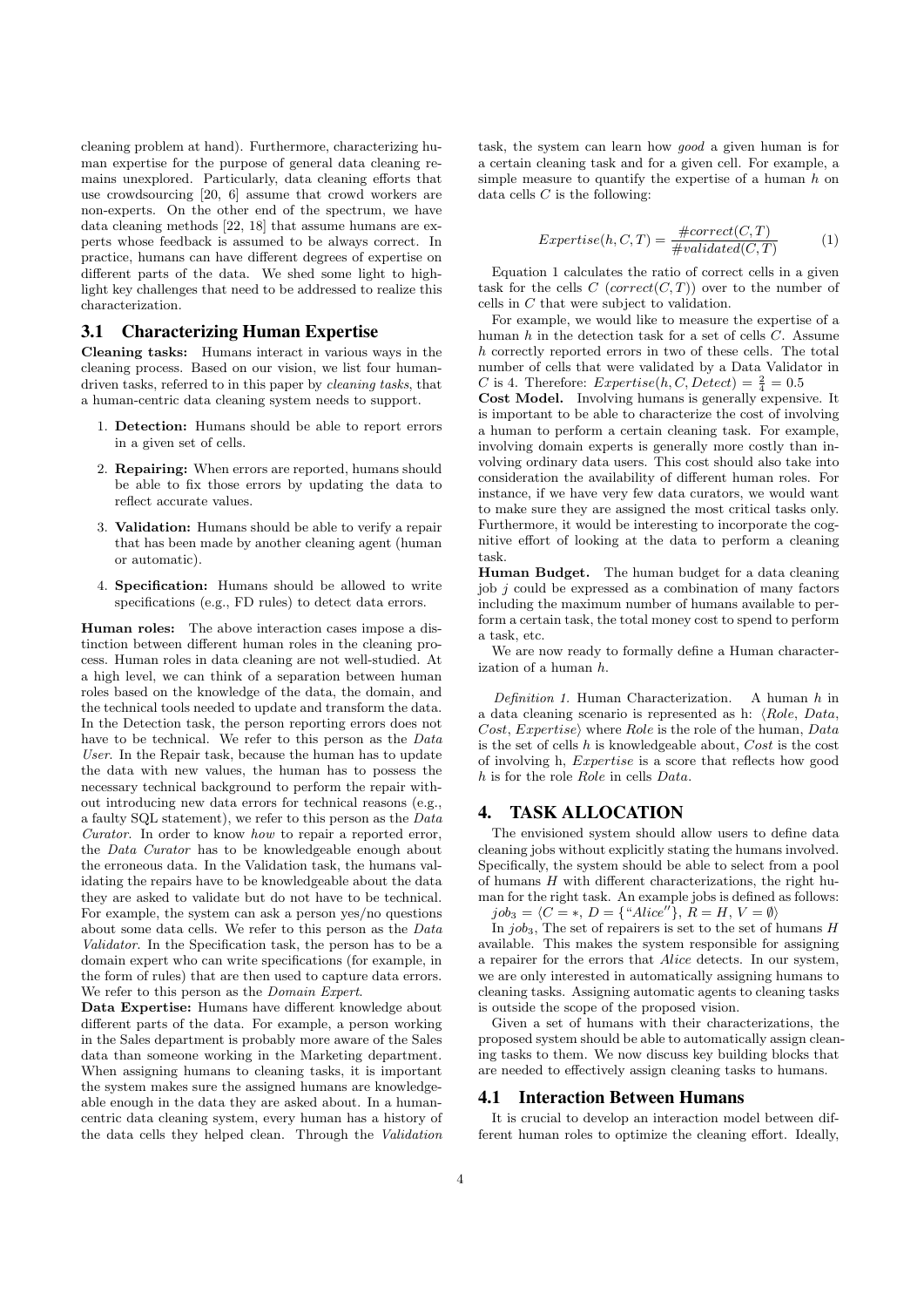we should aim for an interaction model that produces the best cleaning results at the least human cost. In particular, a "good" interaction model should: (1) Minimize the communication overhead between different human roles; and (2) Account for all possible human-to-human interaction cases in the cleaning scenario. These cases are dictated by the set of human roles and their expertise. For instance, as illustrated in Figure 2b and using the roles we defined previously, the possible human-to-human interaction scenarios are the following:

- Data User reports errors to the Data Curator.
- Domain Expert provides specifications (e.g., rules, etc.) to the Data Curator to enforce on the data.
- Data Curator reports errors found in specifications to the Domain Expert.
- Data Validator validates fixes performed by the Data Curator.

#### 4.2 Task Assignment

Given a data cleaning job  $j$  for cells  $C$ , a pool of humans, say  $H$ , and a budget, say  $B$ , the framework should assign automatically cells in C to humans in H (e.g.,  $job_3$ ) defined above). The assignment should guarantee the following properties: (1) Coverage: If the job is to be performed by humans only, every cell in c should be covered by at least one human; (2) Maximize expertise: The assigned humans to given cells should have good knowledge about these cells; (3) Minimize cost: The human cost should not exceed Budget B.

Example 3. Assume that we have a validation task on all the Sal cells of Table  $Employes\_R$  in Figure 1 defined as the data cleaning job  $job_4$  as follows:

 $job_4 = \langle C = Employes\_R[Sal], D = \emptyset, R = \emptyset, V = H \rangle$ 

Consider a pool of humans  $H = \{Alice, Bob, and Sam\}$ , and a human budget  $(B = 1)$  for job<sub>4</sub> expressed (for simplicity) as the maximum number of humans involved in the task. Alice, Bob, and Sam have good knowledge on the following sets of cells  $\{te'_1[Sal], te'_2[Sal], te'_3[Sal], te'_4[Sal],$  $te_5'[Sal]$ ,  $\{te_3'[Sal]$ ,  $te_4'[Sal]$ , and  $\{te_5'[Sal]\}$ , respectively. In this scenario, the system should assign  $job_4$  to  $Alice$  only (since  $B = 1$  and Alice covers all the cells of Sal).

#### 5. CROSS-AGENT COST OPTIMIZATION

Minimizing the human cost to repair the data has been the cornerstone of numerous research efforts [22]. However, when the human is not aware of the cleaning algorithm's logic, it becomes hard to achieve this goal. For instance, consider a Detector Dedup that detects duplicate records using a clustering algorithm. Figure 3 illustrates a set of data points projected into a 2-dimensional space. Dedup uses some similarity measure Sim to decide if a set of data points belong to the same cluster. Figure 3 shows two clusters  $P$  and  $Q$  (represented as dashed circles), data points that are in the same cluster are duplicates. Knowing how Dedup works, if we want to validate the output of Dedup, we would ask the human to verify if  $p_1$  and  $q_1$  are not duplicates since those two points are the closest two points (using  $Sim$ ) between P and Q. If  $p_1$  and  $q_1$  are verified to be distinct, then the points in  $Q$  are distinct from those in



Figure 3: Example clusters Q and P produced by a duplicate detector

P. Without knowing the logic of Dedup, we cannot come up with such optimizations of human efforts. In the case of our system, Dedup would simply provide its output as P and Q expressed in terms of records (duplicate records would share the same value of a designated attribute). In this case, involving the human usefully becomes more challenging.

We need to answer the following the questions: (1) When we have human and automatic cleaning agents, what are the consequences of involving one over the other on human cost and data quality? (2) Given multiple humans that are assigned the same set of cells to repair, which human do we choose? (3) How do we schedule different cleaning jobs in order to achieve an optimal human cost and data quality?

## 5.1 Quantitative Cost Optimization

When we have humans and automatic agents that are assigned overlapping input data, which one should we prioritize? and what are the consequences for each choice? For example, in Example 1, what if Bob has also been assigned to repair cells  $tb_2[City]$ ,  $tb_3[City]$ ,  $tb_2[Zip]$ ,  $tb_3[Zip]$ . In this case, the input to  $R_1$  (automatic agent) overlaps with the input to Bob. This overlap is possible in practice. For example, one may want an automatic agent to clean a large amount of data while requiring the human to repair only a small subset of it. If we want to minimize human intervention, we can simply prioritize automatic agents over humans for a given set of cells. As a result, because Bob is assigned cells that are part of the input to  $R_1$ , we can simply save cost by not asking Bob on  $tb_2[Zip]$ ,  $tb_2[City]$ ,  $tb_3[Zip]$ ,  $tb_3[Zip]$ , but we would still ask him to fix the Salary value because Salary is not input to the automatic agent. While human intervention is minimized in this strategy, we note the following points:

- Human cost is minimized at the expense of data quality. That is, humans generally perform better repairs than automatic agents.
- This strategy can be suitable if the automatic agents provide high repair accuracy.

## 5.2 Qualitative Cost Optimization

This strategy gives preference to humans over automatic tools. As a result, the human cost will be higher compared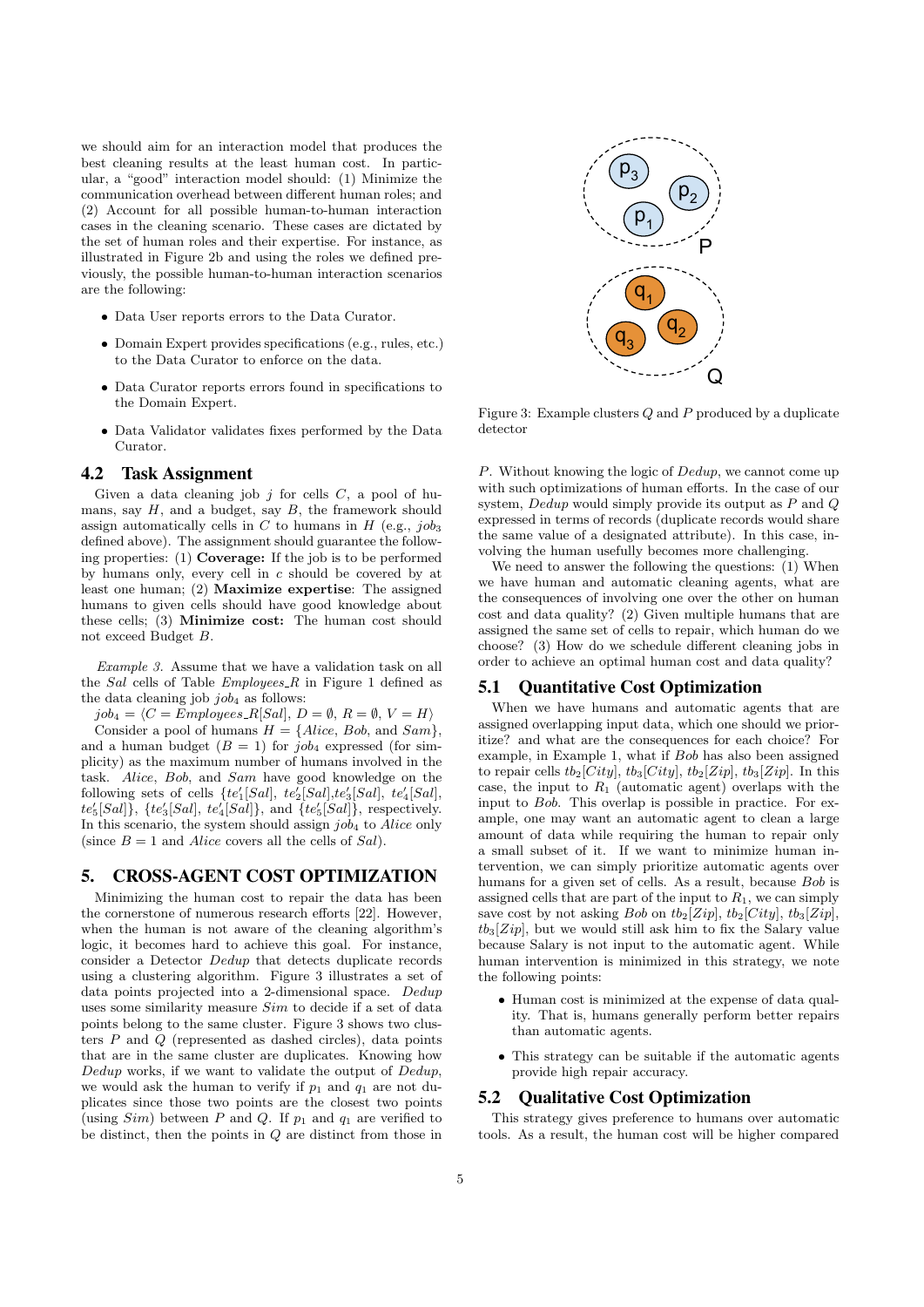to the previous strategy. In this strategy, when the input cells for an automatic agent overlap with those for a human agent, the system first invokes the automatic agent, and then asks the human to correct the overlapping cells. This way, the human updates will be ordered last and will not be undone by the automatic agent. Using this strategy, we note the following:

- Because humans are prioritized over automatic agents, it is expected that this strategy results in better data quality compared to the previous one.
- Human cost is high in this strategy. This strategy is suitable when invoking the automatic agents would result in low accuracy in terms of repair quality.

#### 6. IDENTIFICATION OF BOTTLENECKS

There are several factors involved in repairing a cell, say c. We refer to these factors by  $factors(c)$ , where they include: (1) Detectors: Human or automatic agents that have flagged c's old value as erroneous; (2) Repairers: Agents (humans or automatic) that have computed the repair in  $c$ ; (3) Cleaning resources: Resources used to compute  $c$ , where they may include Rules, Metadata, etc. (4) Data Validators: Humans that validated  $c$  as a correct repair (if  $c$  has been subject to validation).

After human validation, if a repair for c is deemed accurate (respectively, inaccurate), then every factor in  $factor(c)$ should be rewarded (respectively, penalized). Providing this accountability will help identify factors that are commonly associated with inaccurate repairs. This assessment is crucial for humans as it helps them identify bottlenecks in the cleaning pipeline as a whole.

Scoring factors: One way to capture the quality of different factors is to compute a score for each one of them that reflects how "good" they are. A simple way to capture the quality of a given factor  $f \in factor(c)$  is the following:

$$
Quality(f) = \frac{\#correct(f)}{\#validated(f)}
$$
 (2)

Equation 2 calculates the ratio of correct cells (as validated by a human) where  $f$  was involved over the total number of validated cells where f was involved.

Since they would result in inaccurate repairs, low-quality factors would elicit more human feedback than high-quality ones. Therefore, identifying them is crucial to minimize the human cost in the cleaning process.

Scenario 2: Consider Example 1. We want to perform a new cleaning iteration with an additional FD rule that will be enforced on table  $Branches_R$  (Figure 1). Let us add an *incorrect* FD rule:  $\phi_2$ : City  $\rightarrow$  Zip. This rule states that records that share the same City should have the same Zip code. This is in reality not correct because a city can have multiple zip codes. We now create a new data cleaning job:  $job_5$ :  $\langle C = \{tb'[Zip] = *, tb'[City] = * \}, D = \{\phi_1, \phi_2\},\$  $R = \{R_1\}, V = \emptyset$ 

The set of violating cells will be  $C^{\neq} = \{tb'_1[Zip], tb'_1[City],$  $tb'_4[Zip]$ ,  $tb'_4[City]$ ,  $tb'_5[Zip]$ ,  $tb'_5[City]$ . Let us assume that  $R_1$  lifts the violation by setting  $tb'_1[Zip] = 47904$ . Let us call the repaired cell  $tb_1''[Zip].$ 

If we want to ask Jen, a human data validator about the repairs computed by  $R_1$ , which violating cells should we ask her to validate their repair? More importantly, how does the choice of cells we choose to validate affect our ability to isolate troublesome factors? Furthermore, how can we adjust the choice of cells to validate to our available human budget? To shed some light on answering those questions, we discuss the following key cases:

- 1. If we validate cells that were computed using many factors, we get an aggregate feedback on all the involved factors. For instance, asking Jen to validate  $tb_5'[City]$  would provide a feedback about  $\phi_1$ ,  $\phi_2$  and  $R_1$  (that cell was involved in two violations across different cleaning iterations). This is useful to get a feedback about many factors at once, however, it may not be good at isolating factors to identify the bottlenecks causing inaccurate repairs. This strategy is suitable when the cost of involving human validators is high. Therefore, this strategy allows us to have an idea about as many factors as possible using the least number of cells to hopefully identify a combination of factors that produced inaccurate repairs.
- 2. If we validate cells that were computed using few factors, we get a more fine-grained feedback about the involved factors. For example, asking Jen to validate  $tb''_1[City]$  and  $tb''_1[Zip]$  (which represent the repairs for cells  $tb'_{1}[City]$  and  $tb'_{1}[Zip]$  respectively) would isolate  $\phi_2$  as a problematic FD rule (since  $tb'_1[Zip]$  and  $tb'_1[City]$ violated  $\phi_2$  only). While this strategy provides a better isolation of factors, it involves more cells to be validated which translates into spending a higher human cost.

# 7. RELATED WORK

There is a rich literature on Data Cleaning techniques and theory [1, 12, 10]. We discuss a few papers in two areas: general data cleaning systems and human-assisted data cleaning techniques.

General Data Cleaning Systems: A strongly related system to our proposal is the data cleaning system NADEEF [8]. Like our envisioned system, NADEEF adopts a system-approach to realize an end-to-end data cleaning framework that supports a number of data cleaning problems (Integrity Constraints, Deduplication, etc.). NADEEF offers a programming interface so that users can implement detection and repairing components. As opposed to NADEEF, our framework not only supports automatic agents, but also involves humans in the data cleaning pipeline. Another related system is KATARA [6] which leverages the crowd and knowledge bases (KB) to clean dirty tables. KATARA is not ruledriven and can repair any cells in the input tuples (hence its categorization as a general data cleaning system). KATARA jointly uses the KB and the crowd feedback to identify correct and erroneous data in the input dirty table. Our vision is different from KATARA as we are considering humans with different expertise and roles. Furthermore, our envisioned system supports any number of cleaning agents for different cleaning problems (integrity constraints, deduplication, etc.).

Human-assisted Data Cleaning: The idea of assisting humans in specific data cleaning problems (Entity Resolution, Schema transformations, etc.) is not new [16, 22, 19, 18, 6, 3]. However, human involvement is usually coupled to the underlying cleaning logic. This is different from our